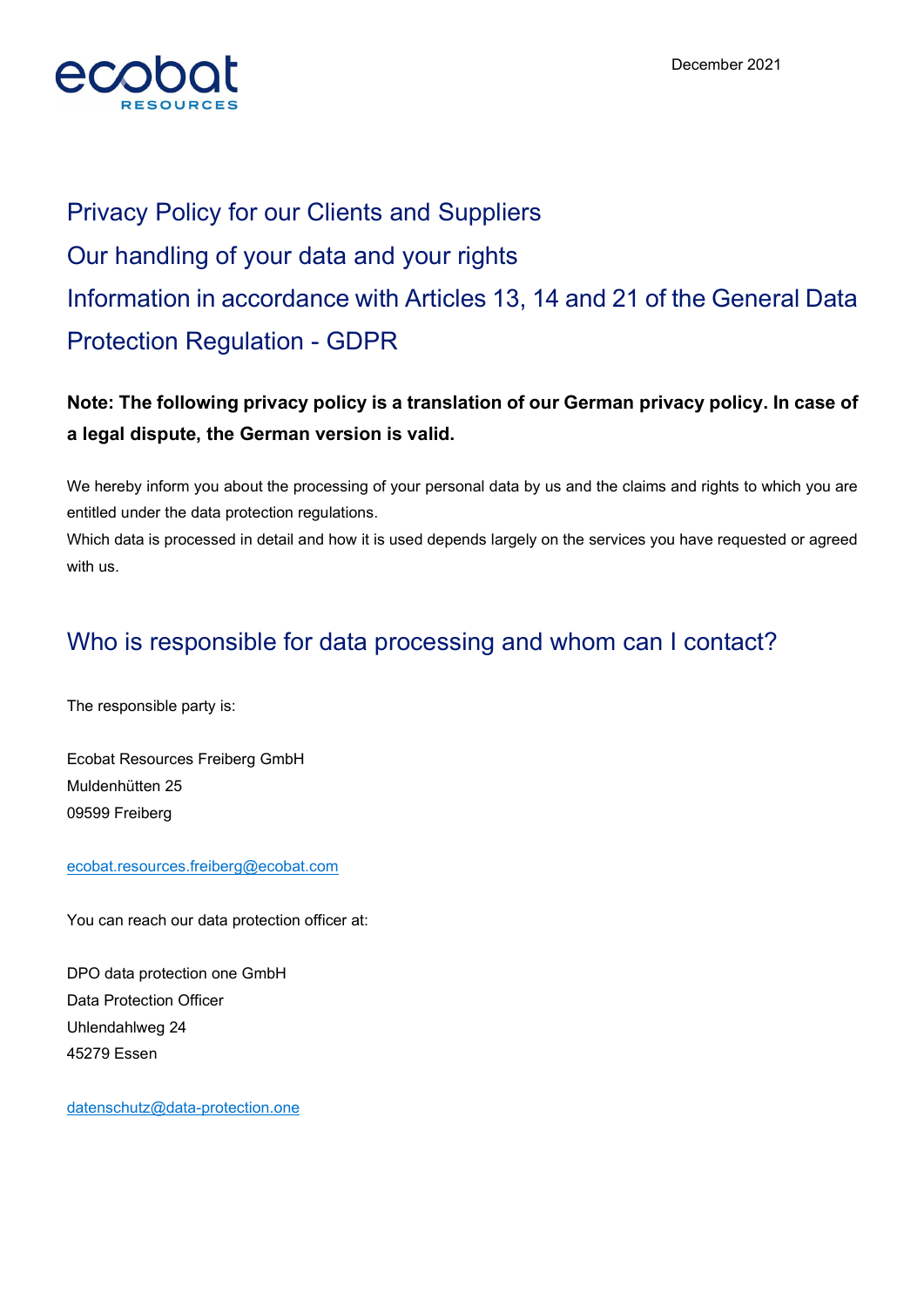

#### What sources and data do we use?

We process personal data that we receive from you in the course of our business relationship. In addition, we process - to the extent necessary for the provision of our service - personal data that we have permissibly received from other companies or from other third parties (e.g. for the execution of orders, for the fulfilment of contracts or on the basis of consent given by you). On the other hand, we process personal data that we have permissibly obtained from publicly accessible sources and are allowed to process.

Relevant personal data are personal details (name, address and other contact details, date and place of birth and nationality, bank details) and legitimation data.

In addition, this may also be order data, data from the fulfilment of our contractual obligations, product data, advertising and sales data, documentation data, data about your use of our offered tele media (examples: Time of calling our websites, apps or newsletters, clicked pages from us or entries) and other data comparable with the above categories.

## What do we process your data for (purpose of processing) and on what legal basis?

We process personal data in accordance with the provisions of the European Data Protection Regulation (DS-GVO) and the German Federal Data Protection Act (BDSG).

#### For the fulfilment of contractual obligations (Art. 6 para. 1 lit. b DS-GVO).

The processing of personal data (Art. 4 No. 2 DS-GVO) is carried out for the performance and brokerage of business, in particular for the execution of our contracts or pre-contractual measures with you and the execution of your orders, as well as all activities related to the operation and management training measures or in the provision of IT services and supplies required.

The purposes of the data processing are primarily determined by the specific order.

### To fulfil a legal obligation (Art. 6 para. 1 lit. c DS-GVO).

As a company, we are subject to a variety of legal obligations. Primarily, these are legal requirements (e.g. commercial and tax laws), but sometimes also regulatory or other official requirements.

The purposes of processing may include the fulfilment of control and reporting obligations under tax law as well as the archiving of data for data protection and data security purposes and for auditing by tax and other authorities. In addition, the disclosure of personal data may be necessary in the context of official/court measures for the purposes of gathering evidence, criminal prosecution or enforcement of civil claims.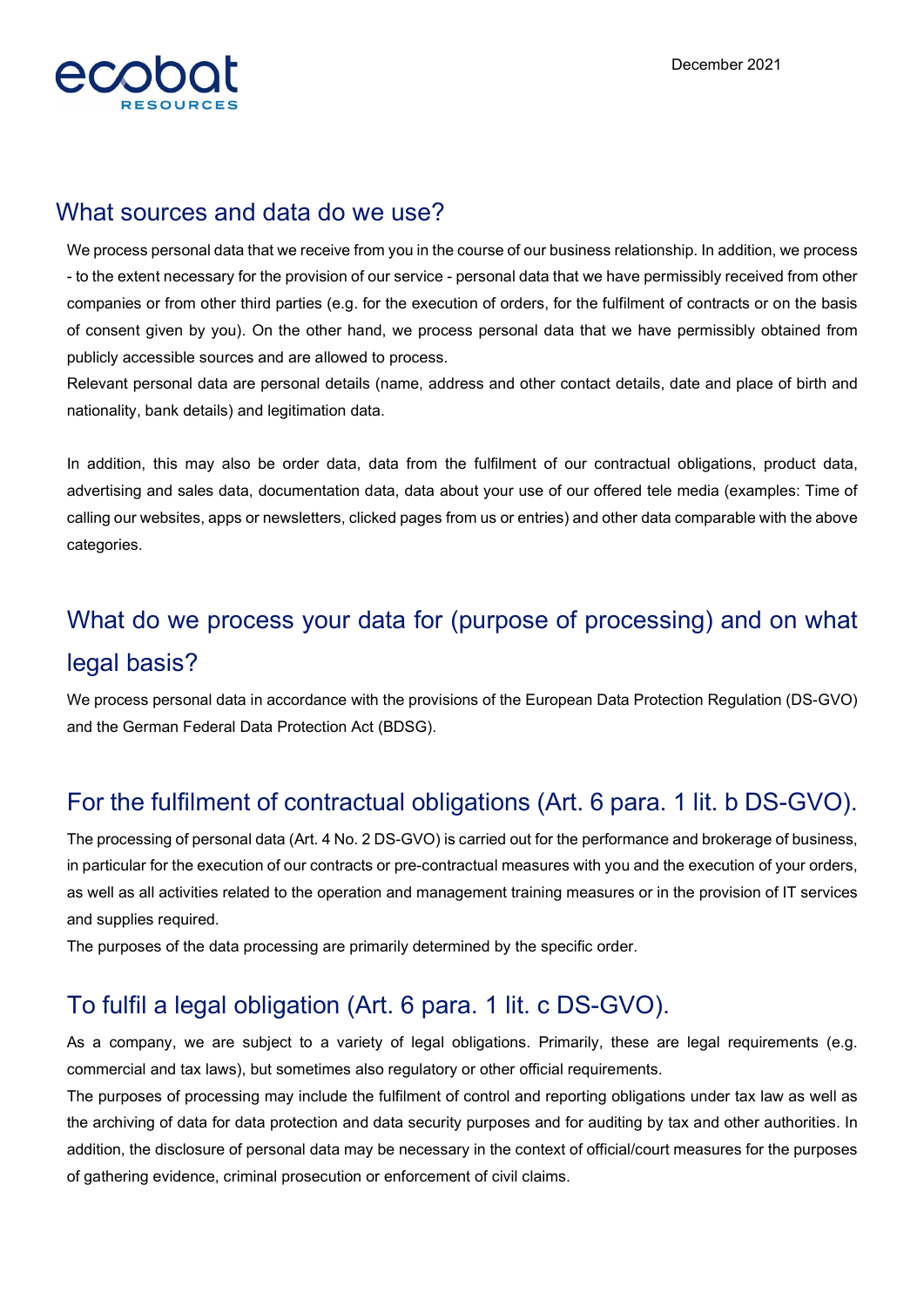

#### Within the scope of the balancing of interests (Art. 6 para. 1 lit. f DS-GVO)

Where required, we process your data beyond the actual performance of the contract to protect legitimate interests of us or third parties.

Examples:

- Testing and optimizing procedures for needs analysis and direct customer approach;
- Advertising or market and opinion research, unless you have objected to the use of your data;
- Assertion of legal claims and defense in legal disputes;
- Ensuring IT security and IT operations of Ecobat Resources Freiberg GmbH;
- Prevention and investigation of criminal offenses;
- Building and facility security measures (e.g., access controls);
- Measures to ensure building security;
- Measures for business management and further development of services and products.

### Based on your consent (Art. 6 Para. I lit. a DS-GVO).

Insofar as you have given us consent to process personal data for specific purposes, the lawfulness of this processing is based on your consent. Consent given can be revoked at any time. Please note that the revocation only takes effect for the future. Processing that took place before the revocation is not affected.

#### Who receives my data?

Within Ecobat Resources Freiberg GmbH, those departments receive your data that need it to fulfil our contractual and legal obligations. Processors used by us (Art. 28 GDPR) may also receive data for these purposes. These are companies in the categories IT services, logistics, printing services, telecommunications, debt collection, advice and consulting, and sales and marketing.

#### How long will my data be stored?

Where necessary, we process and store your personal data for the duration of our business relationship, which includes, for example, the initiation and execution of a contract. It should be noted that our business relationship can also be continuing obligations, which are intended to last for years and is usually indefinite.

In addition, we are subject to various storage and documentation obligations, which result, among other things, from the German Commercial Code (HGB) and the German Fiscal Code (AO). The retention and documentation periods specified there are two to ten years.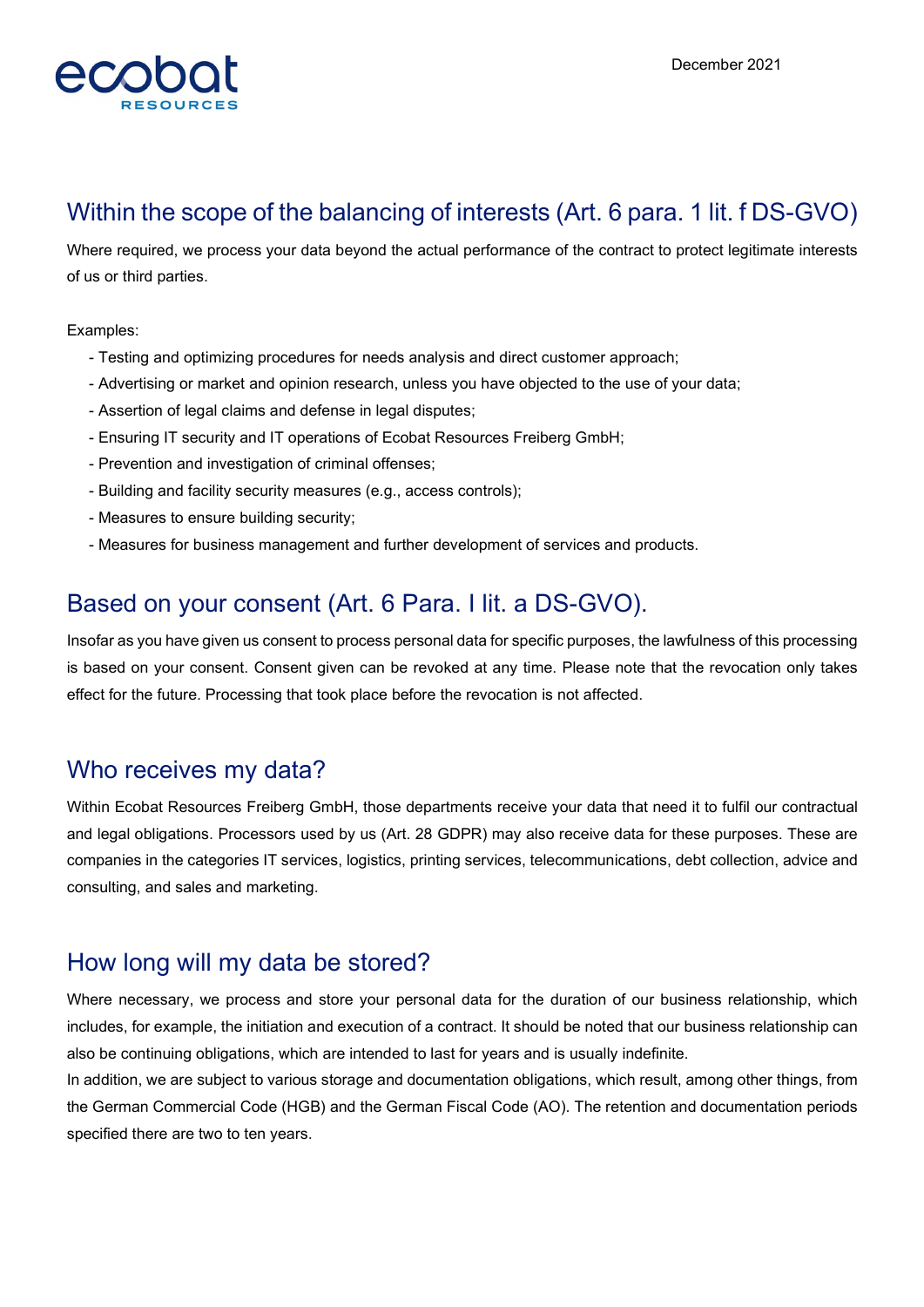

Finally, the storage period is also assessed according to the statutory limitation periods, which, for example, according to §§ 195 ff. of the German Civil Code (BGB), are generally three years, but in certain cases can be up to thirty years.

#### Is data transferred to a third country or to an international organization?

Data is only transferred to third countries (countries outside the European Economic Area - EEA) if this is necessary for the execution of your orders, is required by law or you have given us your consent.

#### What data protection rights do I have?

Every data subject has the right to information according to Art. 15 GDPR, the right to correction according to Art. 16 GDPR, the right to deletion according to Art. 17 GDPR, the right to restriction of processing according to Art. 18 GDPR and the right to data portability from Art. 20 GDPR. With regard to the right to information and the right to erasure, the restrictions pursuant to Sections 34 and 35 BDSG apply. In addition, there is a right of appeal to a data protection supervisory authority (Art. 77 GDPR in conjunction with. § 19 BDSG).

#### Is there an obligation for me to provide data?

ln the context of our business relationship, you only have to provide the personal data that is required for the establishment, execution and termination of a contract or for pre-contractual measures, or which we are legally obliged to collect. Without this data, we will usually have to refuse to conclude the contract or execute the order, or we will no longer be able to perform an existing contract and may have to terminate it.

#### To what extent is there automated decision-making in individual cases?

As a matter of principle, we do not use automated decision-making pursuant to Art. 22 GDPR.

### To what extent is my data used for profiling (scoring)?

In general, we do not process your data automatically for profiling.